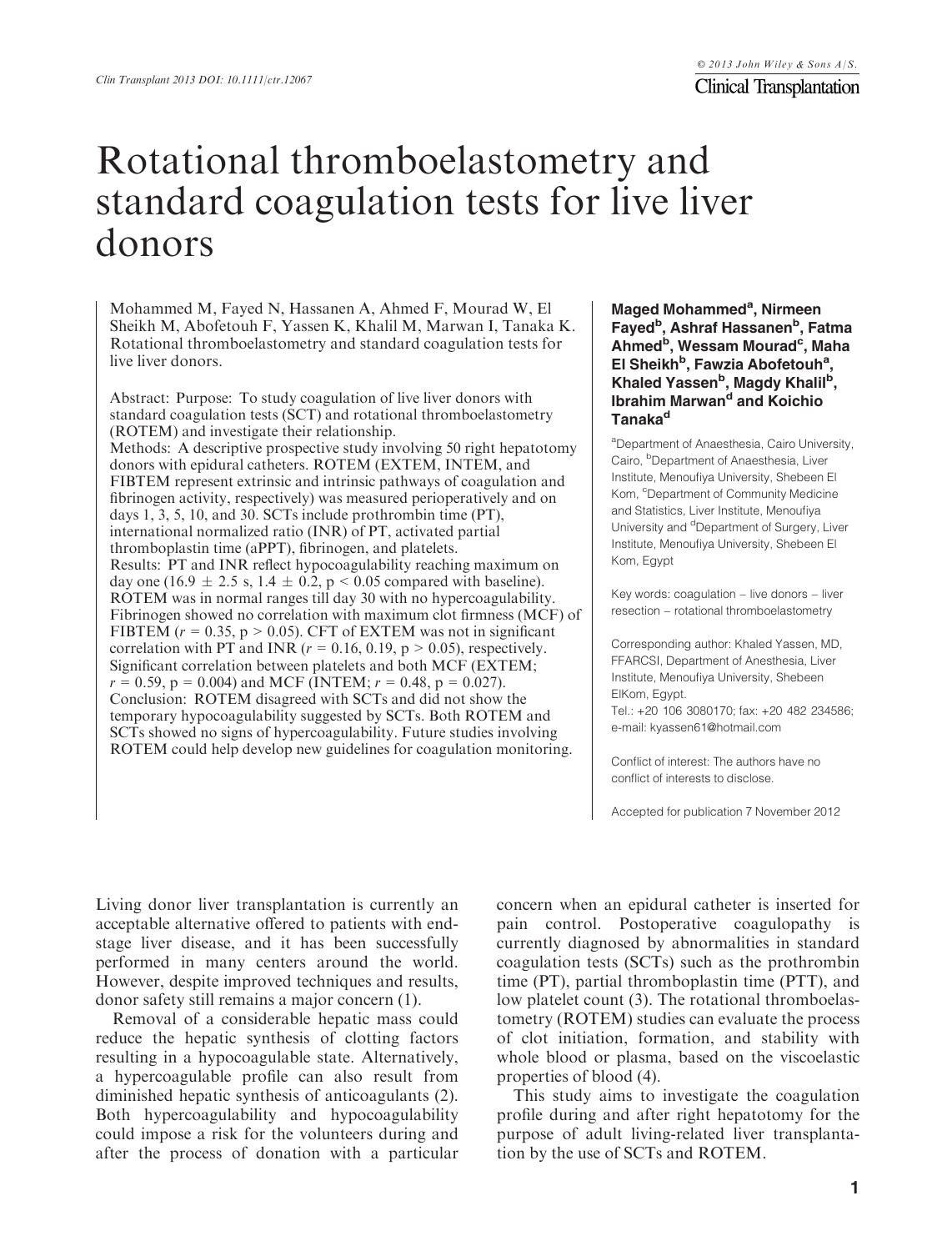# Patients and methods

Approval for this descriptive cross-sectional prospective study (2007–2011) was provided by the Research Ethic Board of the Liver Institute, Menoufiya University, Shebeen El Kom city, Egypt (Chairperson Prof. Magdy Kamal) on 5 November 2007 (Ethic committee No. MD12). Informed written consent was obtained from each donor. Fifty consecutive adult living liver donors undergoing right liver resection for living-related liver transplantation at the Liver Institute were included in this study. Donors aborted prior to schedule for surgery were excluded from the study and replaced by other volunteers. Reasons for exclusion are mentioned in the Results section.

Eligibility criteria for donors included in the study include age between 20 and 45 yr and relationship within the third degree of consanguinity with the recipient as well as ABO blood group compatibility. Negative serology for hepatic viruses is a must. Normal laboratory results for electrolytes, hepatic and renal functions are required. Routine coagulation studies in addition to protein C, protein S, antithrombin III, and factor V leiden mutation were performed. A graft weight with a ratio of more than 0.8% of the recipient's body weight  $(GRWR > 0.8)$  is necessary for a successful living donor liver transplantation (LDLT). A percutaneous ultrasound-guided liver biopsy was routinely performed to assess the status of the liver and the degree of steatosis.

Preoperative investigations included full blood cell count, thyroid function tests, pregnancy tests, full virological tests and bacteriological cultures, chest radiograph, electrocardiogram plus Doppler cardiac ultrasound, respiratory spirometry, liver Doppler examination, magnetic resonance imaging (MRI), angiography, and cholangiography and a volumetric study of the whole liver and the right lobe. The volume and weight of the resected right lobe was calculated.

On admission to the operating room and after standard basic monitoring, a thoracic epidural catheter was placed between T6 and T11 preoperatively after patient consent. General anesthesia was induced with propofol (2 mg/kg), rocuronium  $(0.6 \text{ mg/kg})$ , and fentanyl  $(2 \mu g/kg)$ , followed by an endotracheal intubation. General anesthesia was maintained with a mixture of air/oxygen and sevoflurane with low flow at 2 L/min. An arterial line was routinely inserted into the left radial artery, and a central venous line was inserted into the right internal jugular vein with ultrasound guidance. During surgery, bupivacaine  $0.125\% + 2 \mu g/mL$  fentanyl was injected through

the epidural catheter in 5 mL increments as required. Maximum dose according to weight was calculated to avoid over dosage.

The surgical technique was standardized; an ultrasonic dissector was used to divide the liver parenchyma. No Pringle maneuver was performed at any stage. The Pringle maneuver is a surgical technique used in abdominal operations, in which a vascular clamp is applied to the hepatoduodenal ligament interrupting the flow of blood through the hepatic artery and the portal vein to control blood flow to the liver or bleeding. It was developed by James Hogarth Pringle (5). The Pringle maneuver is often used during liver surgery to minimize blood loss; however, it can directly lead to reperfusion phenomenon in the liver.

In all donors, a right hepatectomy along the Cantlie line was performed, including segments 5–8, without involving the middle hepatic vein. Sodium heparin (15 IU/kg) was administered intravenously before vascular clamping, following the hypothesis that this could prevent intrahepatic thrombosis.

All living donors were extubated while still in the operating room. Postoperative analgesia was provided by patient-controlled epidural analgesia (PCEA), using 0.125% bupivacaine plus 2 µg fentanyl/mL. The PCEA pump was programmed for a basal infusion rate of 6 mL/h and 3 mL bolus every 15 min when needed. The aim was to achieve a visual analog pain score of 3 or less. Low-molecular-weight heparin (LMWH; 40 mg of enoxaparin) was given subcutaneously once daily for all donors from the second postoperative day until hospital discharge. Any blood products given were reported. The administration of non-steroidal anti-inflammatory drugs was avoided perioperatively. The epidural catheter was only removed when the international normalized ratio (INR) was <1.4 and the platelet count was  $>100 \times 10^3$  cells/mm<sup>3</sup> and not before 12 h from the last dose of LMWH. The following dose of heparin was given 12 h after epidural catheter removal.

The ROTEM analysis was performed for each patient: before the skin incision baseline (Pre-Op), on postoperative day one (D1, 24 h after surgery), and on postoperative days 3, 5, 10, and 30 (D3, D5, D10, and D30). The SCTs (PT, PTT, INR, platelets) were also measured at the same time. The sampling was performed before the next LMWH dose in all donors. For ROTEM analysis, 4 mL of blood was drawn, and it was immediately mixed with 0.5 mL of a 3.2% citrate sodium solution followed by gentle mixing, and the blood samples were analyzed at 37°C.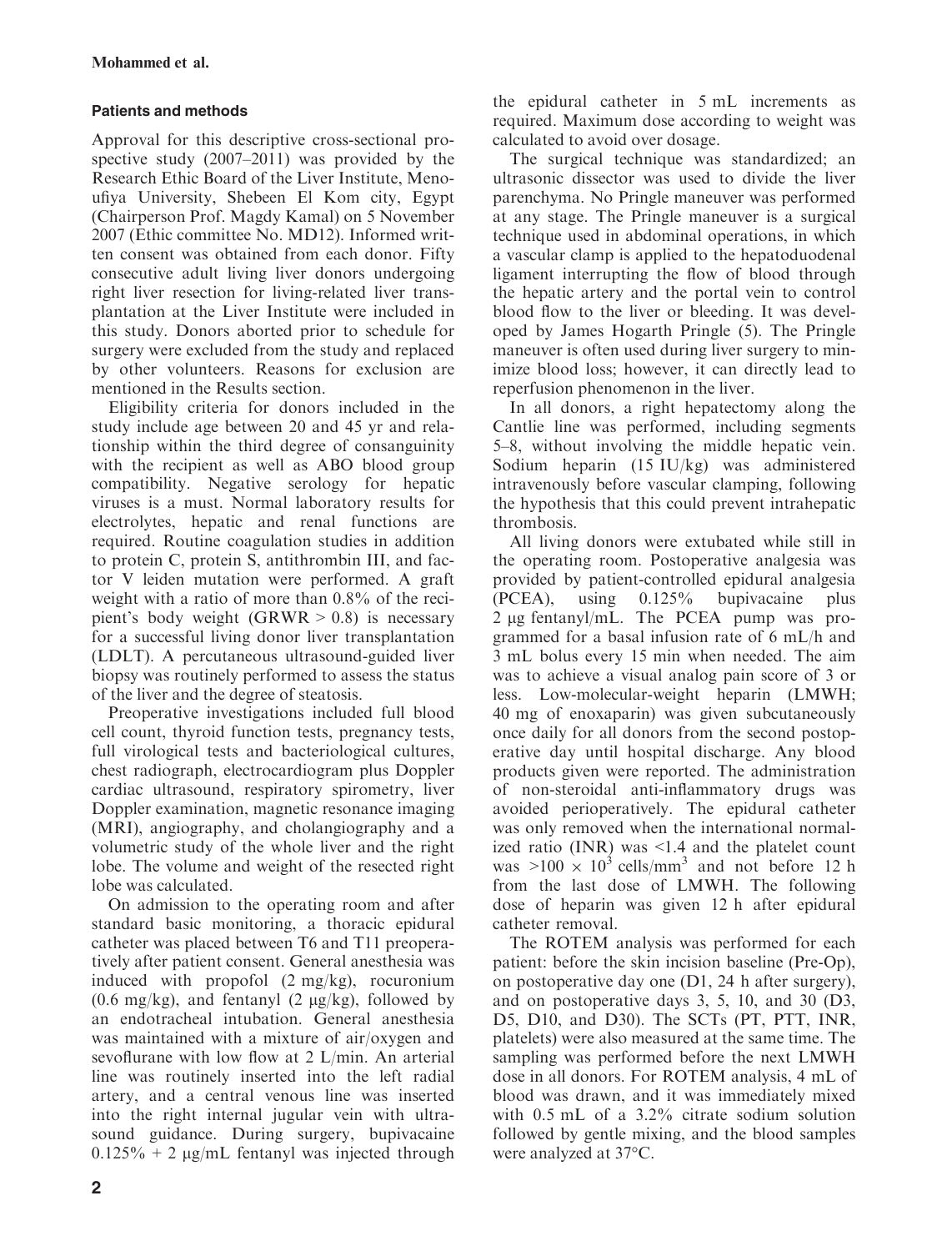The following ROTEM tests (Pentapharm, Munich, Germany) were performed for each sample: intrinsically activated thromboelastometry (INTEM), which evaluates the formerly known coagulation cascade intrinsic pathway; extrinsically activated thromboelastometry (EXTEM), evaluates the extrinsic pathway; and fibrinogen thromboelastometry (FIBTEM), which measures the fibrinogen activity. The following parameters were measured from the curves generated by INTEM and EXTEM assays: the coagulation time (CT), which is the time (seconds) that the blood takes to form the initial fibrin strands; the clot formation time (CFT), is the time (seconds) until a definite clot is formed (defined as an amplitude of 20 mm); the  $\alpha$ -angle measured between the midline of the tracing and a straight line drawn from the 1-mm point tangential to the curve, indicates the rate of fibrin polymerization.

The maximum clot firmness (MCF, millimeters) measures the clot strength and depends primarily on platelet and fibrinogen function. The maximum lysis (ML) represents the maximum fibrinolysis detected during the analysis process. It is defined as the ratio of the lowest amplitude after MCF and the MCF itself. The MCF is the only parameter analyzed from the FIBTEM test. The FIBTEM reagent contains cytochalasin D, which is a substance that inhibits platelet function; the FIBTEM MCF roughly corresponds to the fibrinogen contribution to the coagulation process. The normal reference values for each parameter are depicted in Table 1 (4).

According to the SCTs, hypocoagulability was diagnosed whenever one of the following occurred:  $INR > 1.4$ ,  $PTT > 1.5$  times the laboratory control values, or the development of thrombocytopenia (platelet count <100  $\times$  10<sup>3</sup> cells/mm<sup>3</sup>). Quantitative analysis of ROTEM tracings is commonly based on four main parameters: CT, CFT, a-angle, and MCF. Hypocoagulability or hypercoagulability

Table 1. ROTEM parameters of extrinsically activated thromboelastometry test (EXTEM), intrinsically activated thromboelastometry test (INTEM), and fibrinogen thromboelastometry test (FIBTEM) with normal reference range in a normal volunteer preoperatively (7)

| Test name                                     | CT(s)                    | CFT(s)                   | Angle α        | MCF (mm)                                                                                                                            | ML (%)        |
|-----------------------------------------------|--------------------------|--------------------------|----------------|-------------------------------------------------------------------------------------------------------------------------------------|---------------|
| <b>EXTEM</b><br><b>INTEM</b><br><b>FIRTEM</b> | $38 - 79$<br>$100 - 240$ | $34 - 159$<br>$30 - 110$ | 63-83<br>70-83 | $50 - 72$<br>$50 - 72$<br>$MCF < 9$ mm a sign of decreased fibrinogen level<br>$MCF > 25$ mm is a sign of elevated fibrinogen level | $<$ 15<br><15 |

CT, clotting time; CFT, clot formation time; MCF, maximum clot formation;

ML, maximum lysis.

Coagulation changes with live liver donors

was defined when at least two or more parameters were altered.

# Statistical analysis

All data were tested with Kolmogorov–Smirnov<br>Z-test, and most of them were found normally Z-test, and most of them were found normally<br>distributed and so presented with mean  $\pm$  SD in tables, power of the sample (83.0%) was calculated before initiation of the study by using power and sample software, and the study size detected was 50 cases. Both parametric and non-parametric tests were used for analyzing associations or correlations.

Data were statistically analyzed using Statistical Package for Social Science (SPSS) program version 13 for Windows, and for all the analyses, a p-value < 0.05 was considered statistically significant. Data are shown as mean and standard deviation. Repeated measures ANOVA test and Friedman tests were performed to differentiate changes in different follow-up results of normally and not normally distributed studied variables, respectively. Paired t-test and Wilcoxon test were performed to detect significant difference between the pre- and postoperative values of the same variable on the same group of patients. Paired  $t$ -test and Wilcoxon t-test were used for normally and not normally distributed data, respectively. Spearman's correlation tests were performed to study correlation between different quantitative variables.

## **Results**

All donors were of American Society of Anesthesiology physical status grade I except one patient with mild controlled asthma. Mean age of donors was  $26.2 \pm 4.7$  yr with a range of 19–38 and body mass index mean of  $25.7 \pm 3.1$  kg m<sup>2</sup>. Seven donors were excluded due to various reasons considered as a threat for survival: two donors due to the presence of homozygous factor V Leiden mutation, one donor due to a preoperative volumetric study showing a remnant liver tissue after resection (RLV) <30%, which is considered not sufficient for survival, and two due to a type four portal vein anomaly (multiple right portal vein branches), which is a challenge during the procedure of resection, and finally, two donors were aborted during surgery due to unsatisfactory gross appearance of the liver and abnormal anatomy. The procedure was not allowed to proceed for those two. A total of 50 donors were involved and completed the study (35 males and 15 females). They underwent right hepatectomy with a mean operative time of

3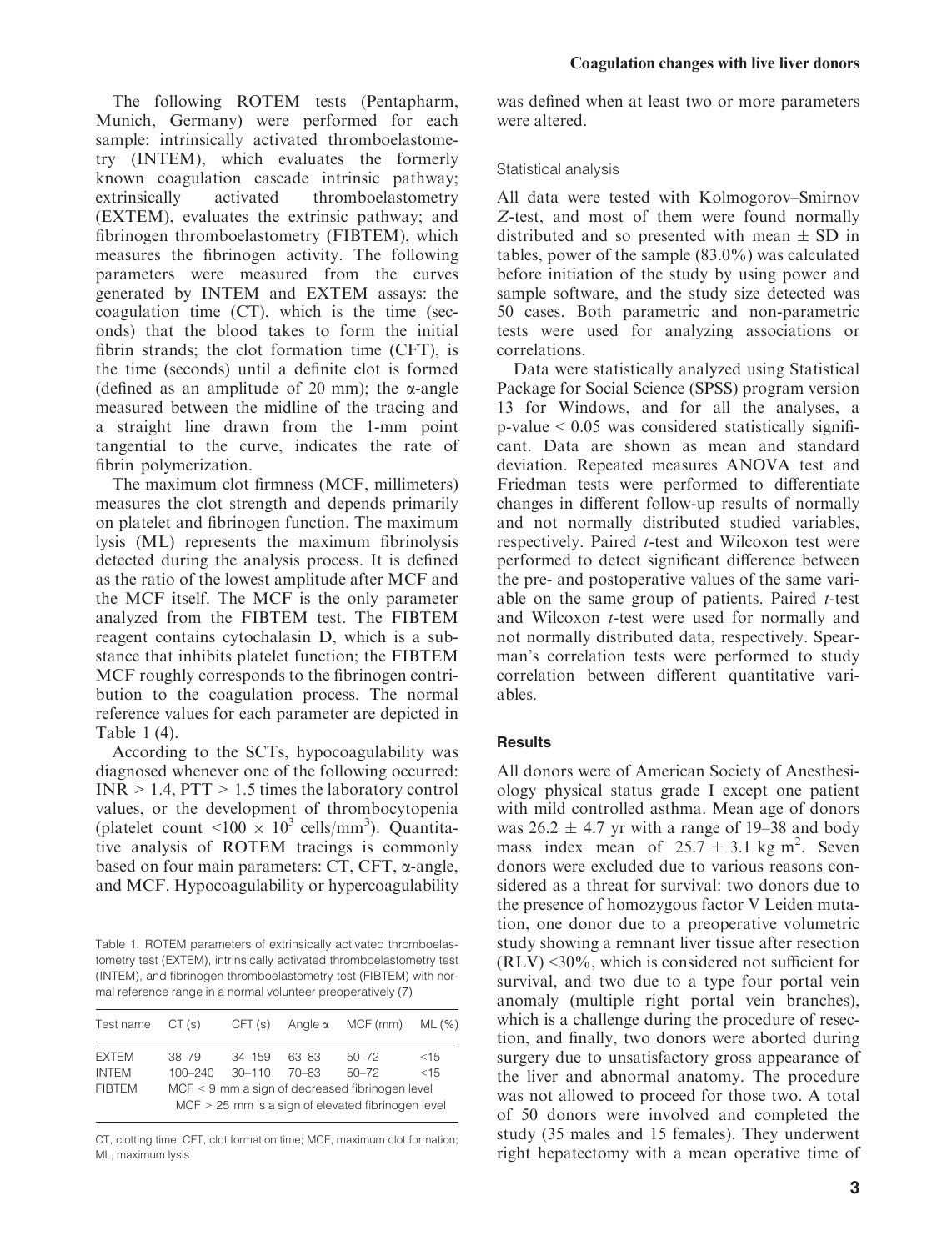## Mohammed et al.

 $8.1 \pm 1.1$  h (range 6–10 h) and mean stay in hospital of  $13.04 \pm 2.3$  d (range 7–21 d). The median resident time for epidural catheters was  $4 \pm 1.5$  d (range 3–5 d). No donors included in this study developed any clinically manifested thrombotic or hemorrhagic events during the hospital stay. No blood product transfusion was required in any case. All volunteers received crystalloids in the form of Ringer's acetate  $(4.6 \pm 1.1 \text{ L})$  and colloids<br>as hydroxyethyl starch (HES) 130/0.4 of hydroxyethyl starch  $(HES)$  130/0.4 of  $1 \pm 0.2$  L.

The ROTEM parameters were within normal reference ranges without any signs of hypocoagulability or hypercoagulability as demonstrated in Table 2. In contrast, SCT results demonstrated a statistically significant increase in both PT and INR in comparison with the basal values with a peak on postoperative day one, decreasing later to normal value on postoperative day five. The preoperative value of PT was  $12.3 \pm 0.07$  s and INR was  $1 \pm 0.01$ . The mean significant increase was on day one PT  $16.9 \pm 2.5$  s and INR  $1.49 \pm 0.2$ as shown in Table 3 and Fig. 1. Weak correlation was found between fibrinogen blood levels and MCF of FIBTEM  $(r = 0.35, p > 0.05)$ .

The were also a weak correlation between PT and INR with CFT of EXTEM  $(r = 0.16, r = 0.19,$  $p > 0.05$ ; Fig. 2). The only significant correlation was between CT (EXTEM) and PT  $(r = 0.44,$   $p = 0.046$ . This study demonstrates the disagreement between the SCTs and the ROTEM parameters. No coagulation abnormalities could be revealed with the later method during the 30-d study duration even when temporary hypocoagulability was diagnosed with SCTs.

Platelet counts showed a gradual decrease,  $209.1 \pm 47$ ,  $207.4 \pm 40$ , and  $160.5 \pm 38/\text{mm}^3$ , intraoperatively and on days one and three, respectively, as given in Table 3. The decrease in platelet count was statistically significant, without any clinical implications. A significant correlation was observed between platelet count and the MCF (EXTEM;  $r = 0.57$ ,  $p = 0.004$ ) and MCF  $(INTER: r = 0.48, p = 0.027).$ 

The aPTT readings showed a significant increase intraoperatively and on day one in comparison with the basal values, but within normal range. The highest increase was in day one  $(34.1 \pm 4.1 \text{ s})$ ; p < 0.05). No correlation between aPTT and CFT of INTEM  $(r = 0.18, p = 0.42)$ . Tables 4 and 5 demonstrate the different correlations between ROTEM parameters and SCTs.

No epidural hematoma causing neurological signs or symptoms was detected. An injury to the left hepatic duct with intraoperative reconstruction and stent placement was reported in one volunteer. Bile leak was reported and treated with endoscopic retrograde cholangiopancreatography (ERCP) and

| Parameter      | Pre-Op           | Intra-Op         | D <sub>1</sub>   | D <sub>3</sub>     | D <sub>5</sub>    | D <sub>10</sub>   | D <sub>30</sub>  | p      |
|----------------|------------------|------------------|------------------|--------------------|-------------------|-------------------|------------------|--------|
| CT(s)          |                  |                  |                  |                    |                   |                   |                  |        |
| <b>EXTEM</b>   | $59 \pm 12$      | $65 \pm 18$      | $69 \pm 12$      | $65 \pm 8$         | $60.4 \pm 12$     | $63.8 \pm 22$     | $56.8 \pm 10.0$  | < 0.01 |
| <b>INTEM</b>   | $150.4 \pm 27.8$ | $151.8 \pm 27.8$ | $146.6 \pm 18.9$ | $159 \pm 25.8$     | $153 \pm 21.2$    | $156.8 \pm 24.8$  | $151.5 \pm 19.3$ | < 0.01 |
| CFT(s)         |                  |                  |                  |                    |                   |                   |                  |        |
| <b>EXTEM</b>   | $108 \pm 26$     | $140 \pm 36$     | $135 \pm 43$     | $119 \pm 34$       | $116 \pm 42$      | $86 \pm 16$       | $101.4 \pm 19$   | < 0.01 |
| <b>INTEM</b>   | $92.1 \pm 20.1$  | $102.6 \pm 26.5$ | $106.4 \pm 30.6$ | $95.1 \pm 30.2$    | $88.9 \pm 25$     | $79.4 \pm 23.3$   | $88.5 \pm 25.8$  | < 0.01 |
| Angle $\alpha$ |                  |                  |                  |                    |                   |                   |                  |        |
| <b>EXTEM</b>   | $68.6 \pm 14$    | $67.3 \pm 5.8$   | $68.9 \pm 6.5$   | $70.2 \pm 9$       | $73 \pm 5$ **     | $74 \pm 2$        | $72 \pm 3.5$     | < 0.01 |
| <b>INTEM</b>   | $73 \pm 3.2$     | $71.9 \pm 4.4$   | $71.8 \pm 4.2$   | $74.2 \pm 3.4$     | $75 \pm 3.3$      | $75.2 \pm 2.7$    | $72.8 \pm 3.2$   | < 0.01 |
| MCF (mm)       |                  |                  |                  |                    |                   |                   |                  |        |
| <b>EXTEM</b>   | $61.6 \pm 3.9$   | $57.6 \pm 5$     | $56.5 \pm 5$     | $58 \pm 5$         | $59.3 \pm 6.1$    | $63.8 \pm 2.9$    | 64.9 $\pm$ 4     | < 0.01 |
| <b>INTEM</b>   | $61.8 \pm 5.3$   | $59.8 \pm 5.1$   | $58.1 \pm 5.1$   | $59.7 \pm 5.6$     | $60.3 \pm 5.5$    | $64.3 \pm 3.7$    | 64.4 $\pm$ 4.8   | < 0.01 |
| <b>FIBTEM</b>  | $13 \pm 3.2$     | $12.3 \pm 2.3$   | $13.2 \pm 4.6$   | $17.4 \pm 3^{*}$   | $17.9 \pm 2^{**}$ | $19.6 \pm 2^{**}$ | $15.1 \pm 3.3$   | < 0.01 |
| $A10$ (mm)     |                  |                  |                  |                    |                   |                   |                  |        |
| <b>EXTEM</b>   | $53.2 \pm 4.1$   | 48.4 $\pm$ 4.9   | $48.3 \pm 5$     | 53.4 $\pm$ 8       | $51.9 \pm 5.9$    | $53.1 \pm 11.4$   | $55.7 \pm 4.2$   | < 0.01 |
| <b>INTEM</b>   | 54.1 $\pm$ 4.3   | $51.8 \pm 5.9$   | $50.9 \pm 5.3$   | $53.5 \pm 5.6$     | $53.6 \pm 5.9$    | 56.1 $\pm$ 4.3    | $55.8 \pm 4.8$   | < 0.01 |
| <b>FIBTEM</b>  | $11.3 \pm 2.8$   | $11 \pm 2.14$    | $11.2 \pm 3.6$   | $15.1 \pm 3^{'''}$ | $16.1 \pm 2^{11}$ | $17.8 \pm 1^{**}$ | $13.4 \pm 2.97$  | < 0.01 |
| ML %           |                  |                  |                  |                    |                   |                   |                  |        |
| <b>EXTEM</b>   | $3.9 \pm 5.1$    | $4.4 \pm 4.6$    | $8.8 \pm 11.2$   | $4.9 \pm 4$        | $4.8 \pm 4.9$     | $3.7 \pm 3.8$     | $2.8 \pm 3.1$    | >0.05  |
| <b>INTEM</b>   | $4.3 \pm 4.3$    | $4.9 \pm 4.2$    | $5.8 \pm 3.9$    | $5.6 \pm 4.3$      | $4.5 \pm 3.6$     | $3.1 \pm 5.6$     | $3.2 \pm 3.18$   | >0.05  |

Table 2. Extrinsically (EXTEM), intrinsically (INTEM), and fibrinogen (FIBTEM)-activated thromboelastometry tests at different measuring points

Data are presented as mean ± SD. Repeated-measures ANOVA test and Friedman's test were used to test differences during follow-up period with p value presented at the end of each row. Each variable was also compared with the related Pre-Op value.

CT, clotting time; CFT, clot formation time; MCF, maximum clot formation; A10, clot formation at 10 min; ML, maximum lysis; Pre-Op, preoperative; Intra-Op, intraoperative; D, postoperative day.

\*p < 0.05, significant; \*\*p < 0.01, highly significant.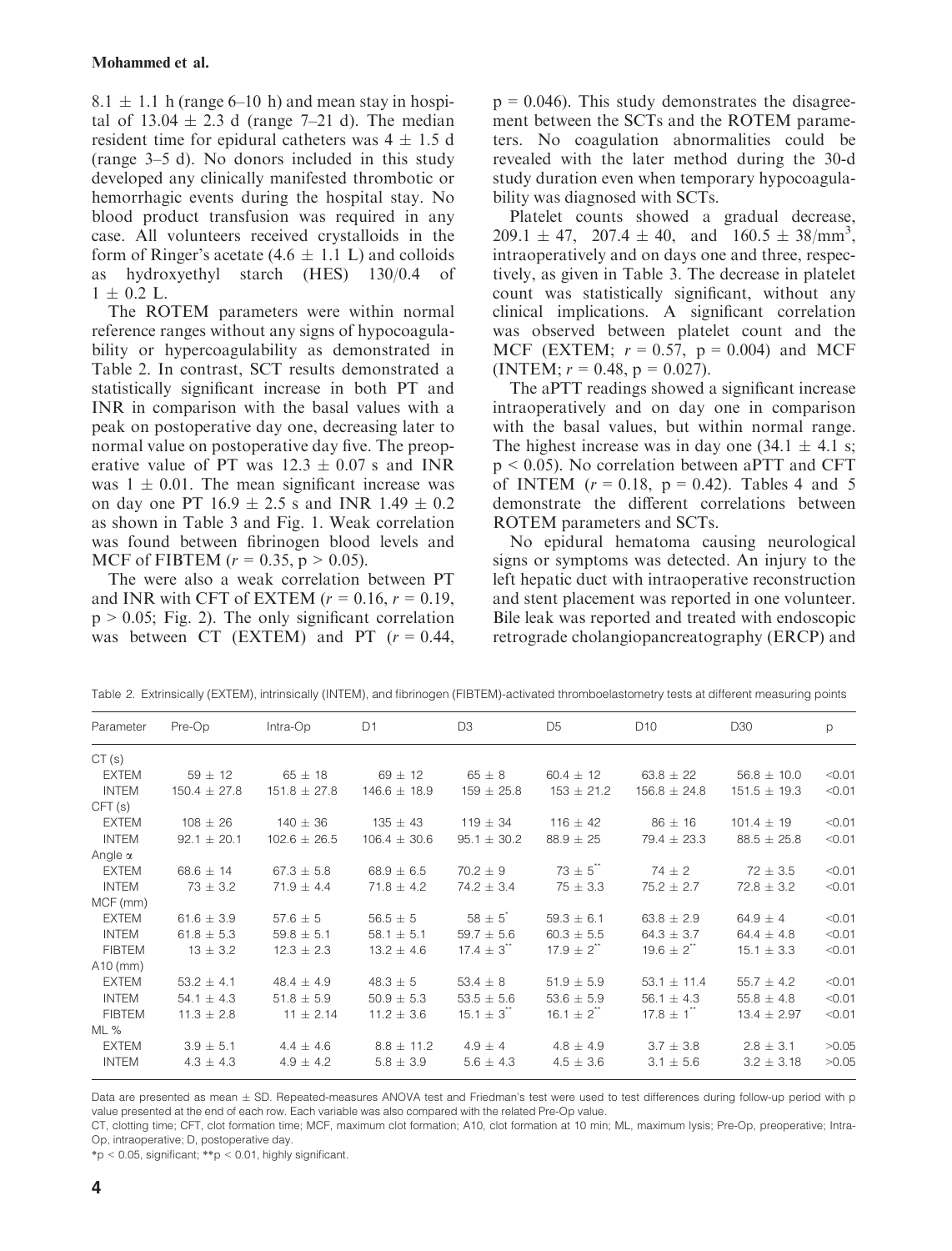Table 3. Haemoglobin, hematocrit concentration, and other coagulation parameters at different measuring points

| Parameters                   | Pre-Op           | Intra-Op                       | D <sub>1</sub>                 | D <sub>3</sub>                 | D <sub>5</sub>                 | D <sub>10</sub>               | D <sub>30</sub> |        |
|------------------------------|------------------|--------------------------------|--------------------------------|--------------------------------|--------------------------------|-------------------------------|-----------------|--------|
|                              |                  |                                |                                |                                |                                |                               |                 | p      |
| $HB$ (g/dL)                  | $13.8 \pm 1.8$   | $12.8 \pm 1.4$ <sup>**</sup>   | $13.4 \pm 1.0$                 | $11.5 \pm 0.8$                 | $11.4 \pm 0.7$                 | $12.05 \pm 2.4$ <sup>**</sup> | $12.5 \pm 1.2$  | < 0.01 |
| Hct %                        | $40.7 + 4.9$     | $37.9 \pm 4.4$ <sup>**</sup>   | $35.04 \pm 2.7$ <sup>**</sup>  | $35.0 \pm 2.7$ <sup>**</sup>   | $33.4 \pm 2.2$ <sup>**</sup>   | $34.9 + 2.5$ <sup>**</sup>    | $37.3 \pm 4.05$ | < 0.01 |
| Platelets (mm <sup>3</sup> ) | $238.8 \pm 46.4$ | $209.1 \pm 47.1$ <sup>**</sup> | $207.4 \pm 40.4$ <sup>**</sup> | $160.5 \pm 38.8$ <sup>**</sup> | $187.6 \pm 50.8$ <sup>**</sup> | $232.8 \pm 71.04$             | $261.2 + 45.8$  | < 0.01 |
| <b>INR</b>                   | $1.0 \pm 0.01$   | $1.19 + 0.09$                  | $1.49 \pm 0.2$ <sup>**</sup>   | $1.48 + 0.16$ <sup>**</sup>    | $1.12 + 0.06*$                 | $1.03 \pm 0.05$               | $1.01 + 0.01$   | < 0.01 |
| PT(s)                        | $12.3 \pm 0.07$  | $13.6 + 1.2^{**}$              | $16.9 + 2.5$ **                | $15.5 \pm 2.2$ <sup>**</sup>   | $13.1 \pm 33.6$                | $12.7 \pm 0.6$ <sup>**</sup>  | $12.3 + 0.04$   | < 0.01 |
| $a$ PTT $(s)$                | $28.6 \pm 5.3$   | $32.7 \pm 7.6$                 | $34.1 \pm 4.1$ <sup>**</sup>   | $32.02 \pm 6.01$               | $29.9 \pm 4.7$                 | $27.3 \pm 5.5$                | $27.9 \pm 4.9$  | < 0.01 |
| Fib (mg/dL)                  | $331.9 + 61.5$   | $256.7 \pm 54.1$               | $298.05 \pm 96.6$              | $371.1 \pm 72.1$ <sup>**</sup> | $384.3 \pm 67.5$ <sup>**</sup> | $383.5 + 90.3$                | $325.9 + 44.6$  | < 0.01 |

Data are presented as mean ± SD. Repeated-measures ANOVA test and Friedman's test were used to test the differences during follow-up period with a p value presented at end of each row. Each variable was also compared with the related Pre-Op value.

HB, hemoglobin; Hct, hematocrit concentration; PT, prothrombin time; INR, international normalized ratio, aPTT, activated partial thromboplastin time; Fib, fibrinogen; FDPs, fibrinogen degradation products; Pre-Op, preoperative; Intra-Op, intraoperative; D, postoperative.

\*p < 0.05, significant; \*\*p < 0.01, highly significant.



Fig. 1. Box and whisker plot of PT during and after liver resection. Results are expressed as maximum, minimum, and median (line within the box), and 25–75th percentiles (error bars) are shown at selected time points. Repeated-measures ANOVA was used, and changes were highly significant throughout the measuring points ( $p < 0.01$ ). PT, prothrombin time; Pre-Op, preoperative; Intra-Op, intraoperative; POD, postoperative day.

stent insertion in two volunteers. Two patients complained of postoperative lower limb paresthesia, which was relieved when epidural analgesia was ceased. Finally, a volunteer suffered a vasovagal syncope during the epidural catheter placement and recovered spontaneously when allowed to lie down and lift both lower limbs.

The preoperative radiological studies showed the mean total estimated right lobe weight to be 927.29  $\pm$  119.11 g. The mean actual weight of the resected right lobe liver was  $861.39 \pm 150.9$  g, when compared statistically with the preoperative estimated right lobe (p value  $\leq 0.01$ ). The mean remnant liver volume percentage (%) was  $37 \pm 4.6$ , with minimum to maximum range 43.2– 28.6. The mean graft weight/recipient weight ratio



Fig. 2. Spearman correlation coefficient between prothrombin time (PT) and coagulation formation time (CFT) of the rotational thromboelastography (ROTEM).  $p < 0.05$  is considered significant.

was  $1.08 \pm 2$ , with most donor right hepatectomies performed with preservation of the middle hepatic vein and with no intermittent vascular occlusion, except for three donors' right hepatectomies in which the middle hepatic vein was not preserved.

#### **Discussion**

The coagulation changes associated with liver resection in live liver donors were the primary focus for our study. Donors in this study had a normal coagulation profile during the perioperative period and up to 30 d postoperatively as indicated by a series of ROTEM analysis tests with no reported hypercoagulation or thrombotic incidence. This is different from several related studies on live donors reporting tendency to hypercoagulate as in Cerutti et al.'s (2) study, which concluded that the live liver donors were either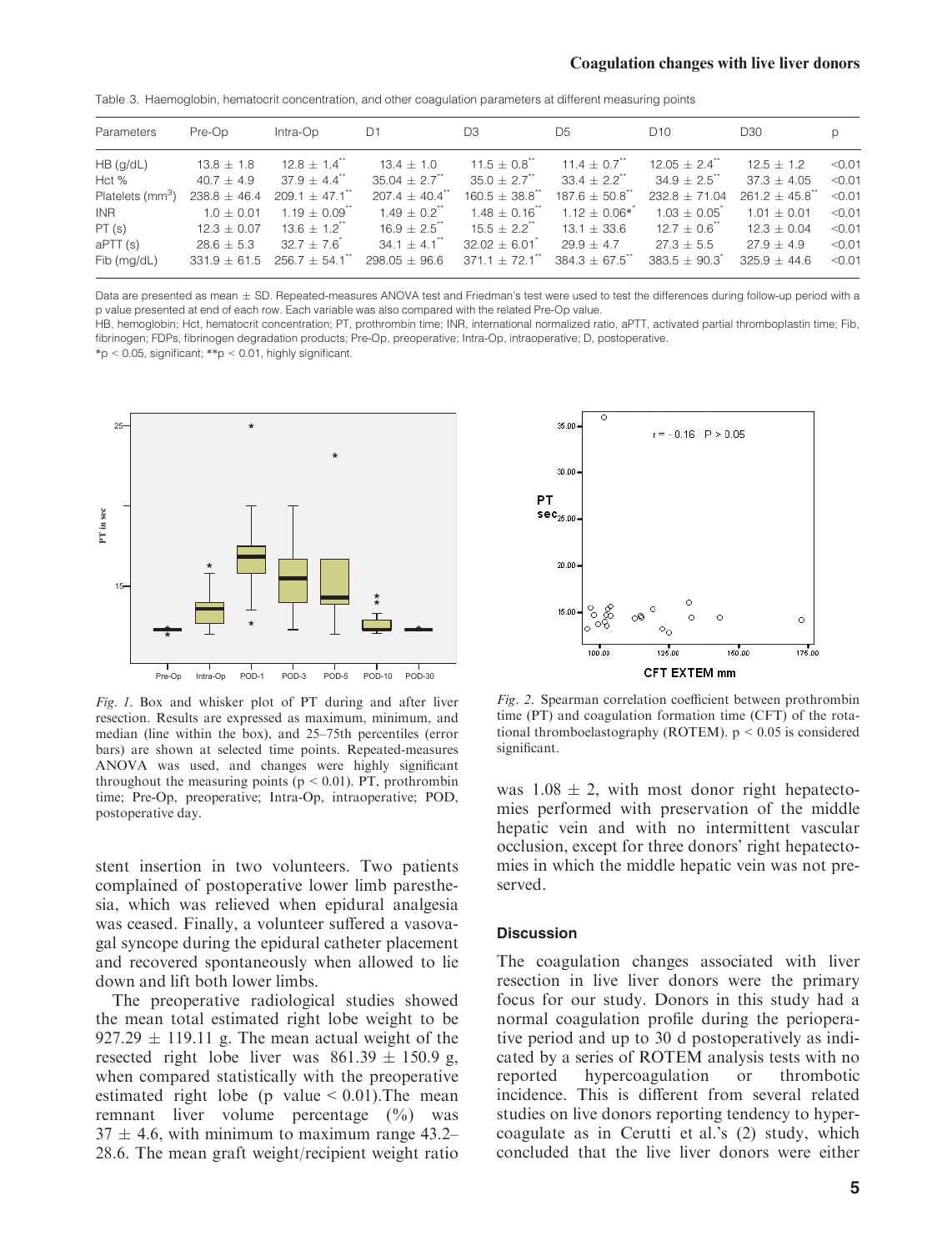## Mohammed et al.

Table 4. Spearman correlation coefficients  $(r)$  and p values between rotational thromboelastometry (ROTEM) parameters of extrinsically activated thromboelastometry (CT, CFT, MCF) and standard coagulation tests (SCTs)

| <b>ROTEM</b><br>Parameters | PT(s)    | <b>INR</b> | $a$ PTT $(s)$ | Platelet<br>$\rm (mm^3)$ | Fibrinogen<br>(mg/dL) |
|----------------------------|----------|------------|---------------|--------------------------|-----------------------|
| CT(s)                      |          |            |               |                          |                       |
| r                          | 0.441    | 0.379      | 0.148         | $-0.507$                 | $-0.061$              |
| p-Value                    | $0.046*$ | 0.090      | 0.522         | $0.019*$                 | 0.793                 |
| CFT(s)                     |          |            |               |                          |                       |
| r                          | 0.108    | 0.203      | 0.009         | $-0.385$                 | 0.126                 |
| p-Value                    | 0.642    | 0.378      | 0.969         | 0.085                    | 0.586                 |
| MCF (mm)                   |          |            |               |                          |                       |
| r                          | $-0.093$ | $-0.161$   | $-0.449$      | 0.595                    | $-0.090$              |
| p-Value                    | 0.687    | 0.485      | $0.041*$      | $0.004*$                 | 0.699                 |

PT, prothrombin time; INR, international normalization ratio of prothrombin; aPTT, activated partial thromboplastin time; CT, clotting time; CFT, clot formation time; MCF, maximum clot formation.

\*p < 0.05 is considered significant.

Table 5. Spearman correlation coefficients  $(r)$  and p values between rotational thromboelastometry (ROTEM) parameters of intrinsically activated thromboelastometry (CT, CFT, MCF) and standard coagulation tests (SCTs)

| <b>ROTEM</b><br>Parameters | PT(s)             | <b>INR</b>        | $a$ PTT $(s)$     | Platelets<br>$\text{m}^3$ | Fibrinogen<br>(mg/dL) |
|----------------------------|-------------------|-------------------|-------------------|---------------------------|-----------------------|
| CT(s)                      |                   |                   |                   |                           |                       |
| r                          | $-0.032$          | $-0.211$          | 0.186             | $-0.004$                  | 0.101                 |
| p-Value                    | 0.889             | 0.360             | 0.420             | 0.987                     | 0.662                 |
| CFT(s)                     |                   |                   |                   |                           |                       |
| r                          | $-0.032$          | $-0.211$          | 0.186             | $-0.004$                  | 0.101                 |
| p-Value                    | 0.889             | 0.360             | 0.420             | 0.987                     | 0.662                 |
| MCF (mm)                   |                   |                   |                   |                           |                       |
| p-Value                    | $-0.111$<br>0.633 | $-0.111$<br>0.632 | $-0.062$<br>0.788 | 0.483<br>በ በ27            | $-0.140$<br>0.546     |
|                            |                   |                   |                   |                           |                       |

PT, prothrombin time; INR, international normalization ratio of prothrombin; aPTT, activated partial thromboplastin time; CT, clotting time; CFT, clot formation time; MCF, maximum clot formation. \*p < 0.05 is considered significant.

normal or hypercoagulable using repeated TEG analysis, and both Sterneck et al. and Emre studies (6, 7), in which a case of fatal pulmonary embolism was reported by the first study and a donor mortality due to pulmonary embolism in the second, were attributed to the existence of an increased thrombotic risk in the setting of living donor liver resections.

This study results also demonstrated that the ROTEM data obtained from the involved donors highlight a clear disagreement perioperatively between the blood clot viscoelastic monitoring device (ROTEM), which monitors blood clot formation, and the SCTs, which looks at the coagulation cascade from different views without being able to provide enough information about the interaction between various blood components as platelets, hemoglobin, and other coagulation factors. Similar results demonstrating these disagreements between ROTEM parameters and SCTs were also reported by Gouvêa et al. among the live liver donors when ROTEM was used to monitor coagulation profile for 16 of them (8), but some limitations were mentioned by Gouvêa et al., as performing the measurements only during the first three postoperative days and the limited number of the donors involved in their study, these were avoided in our study which extended to day 30 postoperatively and with more donors involved.

In response to the query raised by the Gouvêa et al.'s study concerning the hypothesis that hypercoagulation could exist beyond the third day, this was denied clearly in the results section of our study in which ROTEM demonstrated no evidence for hypercagulability, even when the follow-up period was extended to day 30 postoperatively.

As for the correlation between ROTEM and SCTs, studies not involving liver resection presented different results such as the study by Stancheva et al. (9), which looked into the correlation between ROTEM and SCTs during and after orthotopic liver transplantation and found a significant correlation between PT (INR) and EXTEM CFT and also between aPTT and INTEM CFT in the preoperative period only, but later this correlation was reduced to insignificant during the intraoperative periods and two h postoperatively.

Another study by Hass et al. (10) among pediatrics undergoing elective surgeries found no correlation between PT and aPTT with ROTEM CT, but demonstrated a significant correlation with other ROTEM parameters.

Tripodi et al.'s study (11) defined the role of PT and INR as in vitro tests that measure the activity of procoagulants, but not the anticoagulants that could be reduced in any liver disease or dysfunction. ROTEM tests involve whole blood with procoagulants and anticoagulants involved and interacting with one another to present a sum up end result for the whole coagulation process.

The SCT readings in our study, as PT and INR, demonstrated a transient post-resection hypocoagulopathy, but this was demonstrated to a lesser extent among ROTEM parameters in which there was some delay in clot formation among the traces in comparison with the preoperative values, but without any clinical effects and within normal ranges. Cammu et al.'s study (12) demonstrated similar changes in SCT results, and also De Pietri et al.'s study (13) observed that the TEG traces showed a normocoagulability in patients undergoing liver resections for hepatic tumors. They also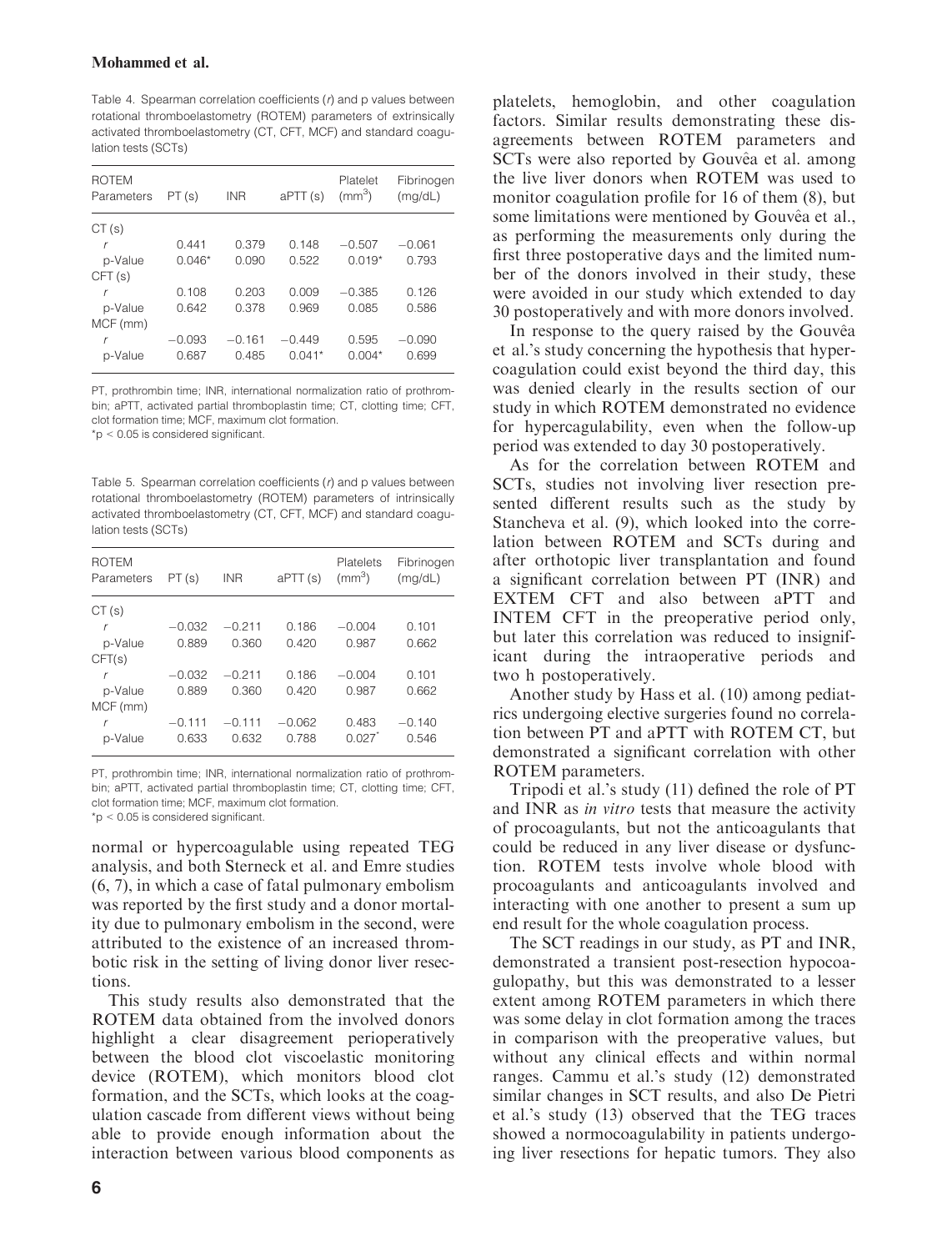reported a discrepancy between laboratory values and thromboelastographic variables. The attempted correlation between the ROTEM and SCTs reached frequently to statistical insignificance at several occasions in our study; this could be due to the difference in the techniques and constituents of the blood samples used to perform the study, as ROTEM always includes the cellular elements of blood while SCTs do not. This could raise the issue to argue that the correlation between the SCTs and ROTEM should not be studied or looked in as both techniques differ basically in their components and methodology.

Fibrinogen, an acute-phase reactant, is expected to increase during the postoperative period of any major surgery (14), but these study results demonstrated an increase in fibrinogen blood levels but not beyond the normal ranges and, again, with no significant correlation between fibrinogen blood levels and MCF FIBTEM of ROTEM. These finding from our study were also supported by Karakoc et al.'s study (15), in which fibrinogen blood level was not in correlation with the ROTEM parameters.

Major liver resections may result in transient metabolic impairment (15) and temporary disturbances in hemostasis (8). The use of an indwelling epidural catheter and the timing of its removal in patients undergoing liver resection for LDLT remain controversial and would require a reliable method to monitor coagulation changes (16).

In this study, the epidural catheter insertion in donors for living donor liver transplantation faces several problems that recommend meticulous attention: first is the introduction of intraoperative heparin (15 IU/kg) before graft removal, second is the postoperative coagulation derangement, which could associate liver resection, and third is the administration of postoperative LMWH for prophylaxis of DVT.

During this study, all donors received around 15 IU/kg of heparin at the end of liver parenchyma dissection to prevent blood clotting in the graft following interruptions of the hepatic artery, hepatic vein, and portal vein. Cammu et al. administered 50 IU/kg of heparin intravenously at the end of hepatic dissection, which is greater than this study dose. The usual timing of intraoperative heparin injection in this study was more than four h after the epidural catheter insertion to help minimize the risk of hematoma formation (11).

Intraoperative coagulation monitoring after the administered heparin in this study showed a slight increase in aPTT, which was statistically significant but still within normal range without any clinical implications. On the other hand, CT INTEM,

which indicates heparin effect on ROTEM study, nearly showed no abnormal change out of the normal reference range after injection. Therefore, this dose of heparin administered does not seem to increase the risk from what is available from ROTEM monitoring, and the epidural catheters were removed in all donors by day four without the need for fresh frozen plasma, with no clinical evidence for epidural hematoma formation and in accordance with the indications of the European Society of Regional Anesthesia (platelets  $>100$  000/mm<sup>3</sup>) (17).

SCTs reflect coagulation factor activity at a particular part of the coagulation cascade, while the ROTEM reflects the end product of coagulation balance between both coagulants and anticoagulants. During the study period, all parameters in ROTEM were normal without hypo- or hypercoagulability coinciding with the actual clinical hemostatic state of the 50 studied donors.

Regarding postoperative LMWH administration, epidural catheters in this study group were removed only 10–12 h after the last dose of LMWH as a precaution, while subsequent doses were only given after two h at least from catheter removal.

Limitations in this study is that epidural hematoma formation was only observed clinically with no radiological investigations used to follow-up any possible hematoma subclinical formation in the epidural space, such as the use of thoraco-lumbar MRI. Another limitation to the ROTEM is the inability of both EXTEM and INTEM parameters to detect the coagulation effect of LMWH used in the study for the donors.

In summary, the coagulation profile for the live liver donors involved in this study showed no hypocoagulability with ROTEM during and after the liver surgery, despite the temporary hypocoagulability observed with PT and INR on days one and two post-resection. No hypercoagulation was observed during the immediate postoperative period after liver resection and for 30 d after. The ROTEM parameters were generally not in agreement with the SCTs. Further studies on a larger scale are needed to decide which test is more reliable as a perioperative coagulation monitor, and this could help develop new protocols and guidelines for this specific group of donors. This will have important clinical implications in increasing preoperative live liver donor safety.

# Acknowledgements

We would like to thank the Liver Institute, Menoufiya University, Anesthesia, and intensive care residents for the help